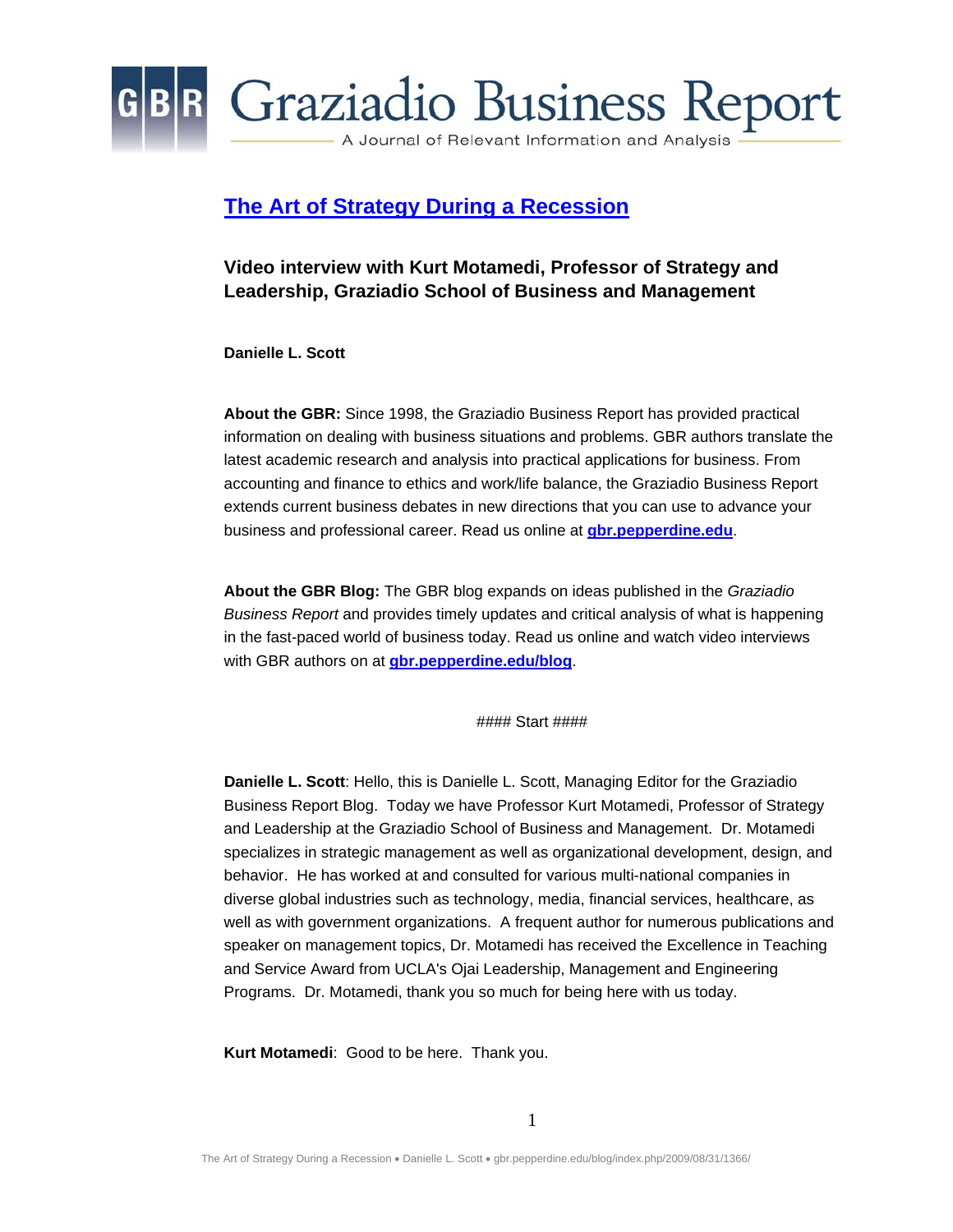

**Danielle L. Scott**: So you're a strategy professor, let's talk strategy. Given the current economic climate it's obviously caused a lot of companies a lot of uncertainty, what do you suggest for them in terms of strategy? Should they stick with their long-term plans or should they be revising their strategies to focus on the short-term?

**Kurt Motamedi**: You know, it's really interesting in terms of what has happened to companies during this crisis. The primary premise in the strategic planning is how do you foresee the future, how do you prepare yourself to deal with the upheavals? And also capability of scaling up and down. In a lot of companies I've reviewed virtually many, many strategic plans, they claim to be strategic plans but they aren't really strategic plans. In the last decade or so, the field of strategy been dominated by economists and a lot of focuses are on competitive strategy and not really from a more of economic prospective and less from a managerial prospective. The general managers strategize differently, they build scenarios, they anticipate the future changes, they understand business cycles, and so the way they develop a strategy is different. If you look at some of the companies, you find out that when you engage in competitive strategy and building plans you eventually, a good deal of time, run into a herd mentality. And that's what you're seeing in the financial institution in the last two years, 2007 and 2008, where you see really large companies, very educated management more or less following pretty much the same types of strategy. So there is not really much of a safe guard in terms of what to do, so building scenarios, anticipating the future, assessing the risks, raising questions around the unknowns that we don't know much about and developing the slack resources to move through the upheaval are critical in the strategic planning. And when you look at some of the strategies, you don't see much of that.

**Danielle L. Scott**: Are there any alternatives to strategic planning that are more suitable for this economic climate?

**Kurt Motamedi**: Well really the alternatives come around how do you strategize? What goes into process of strategizing itself, which is really critical. It depends on the culture of the organization, the styles of management, and a lot of subtleties which are built into assumptions around how do we strategize. During this upheaval critical part is to really understand how much of it is self-inflicted and how much of it is because of the macroeconomic and environmental changes, we're dealing with a global environment and a lot of changes come through and we need to anticipate those. During this period, the second part would be to really correct the mistakes that we make very quickly and responding to that, not in terms of command and control but really pull together to understand in a collaborative way to understand what has been working, what's not been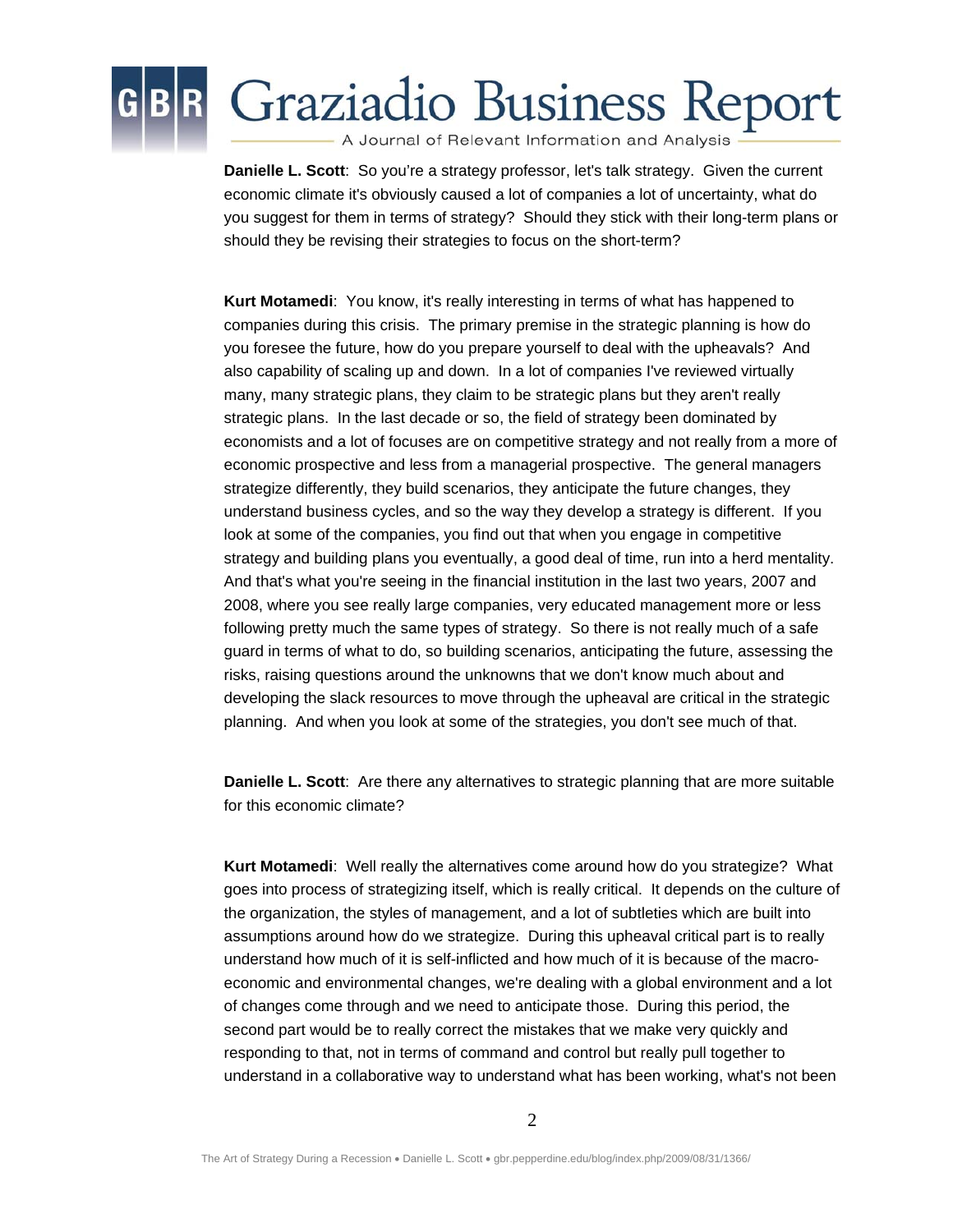

working, and how our relationships are changing with external entities outside of the companies, it's not all inside but also external. And through that process to merge and bring in new strategies, creating innovations and more or less also seek opportunities through the upheaval and crisis, because there are opportunities and trying to more or less take advantage of those opportunities moving forward. The mistake that managers do during this period has become very short-term oriented, they become very convergent thinking, very myopic, one quarter, two quarters thinking and that undermines the future success of the companies. That's where roughly about 30 to 40 percent of companies, which go through upheaval of these sorts, they never recapture the positions they had before, and that's a real challenge.

**Danielle L. Scott**: So how do you link strategy and execution?

**Kurt Motamedi**: Important question. We get in the results of strategies that we formed four or five years ago depending to the size of the company. So when we develop a strategy now, it's based on what we know now. Just imagine that today we decide to develop a strategy, takes us about four, five, six months to pull it together and really develop this strategy, with contingency, scenario building and all of that built into it. Then we move into developing the pieces around execution, refining the business model, developing the structure and processes, some organizational change depending to how major the strategic shift is, and then executing this and getting the results. Often times we get the results many years later than we develop those strategies. So there is a little lag, you know, and in fact a good deal of information that we have about today is already a bit late, old. So the issue becomes, how do you link this whole strategic planning effort to the result, which are coming through? If you go to a shoe company and you see a Nike, pair of shoes on the shelf, that product is already finished, it was designed, manufactured, and out there. When you develop this strategy you're dealing with the families or categories of products, which are, you're just beginning to put on the drawing board and conceptualizing it. Then you need to think about manufacturing and advertising and marketing and selling them and a lot of the effort which goes through it, not only in the U.S. but globally. How do you outsource? What pieces do you outsource, and how do you bring the processes together and cross-organizationally create success? That is a part of execution that we usually don't talk about. So when you develop their strategy and develop the business model, then those processes, which are really a good deal of it starts with the relationships that you have external to the organization. What do you have outsource or, you know, and what you're bringing inside the organization, what are your core capabilities that, you know, really you depend on? How do you create those and then developing the structures and given the disciplines which goes into this cross-collaboration that you need to develop and then the processes and how you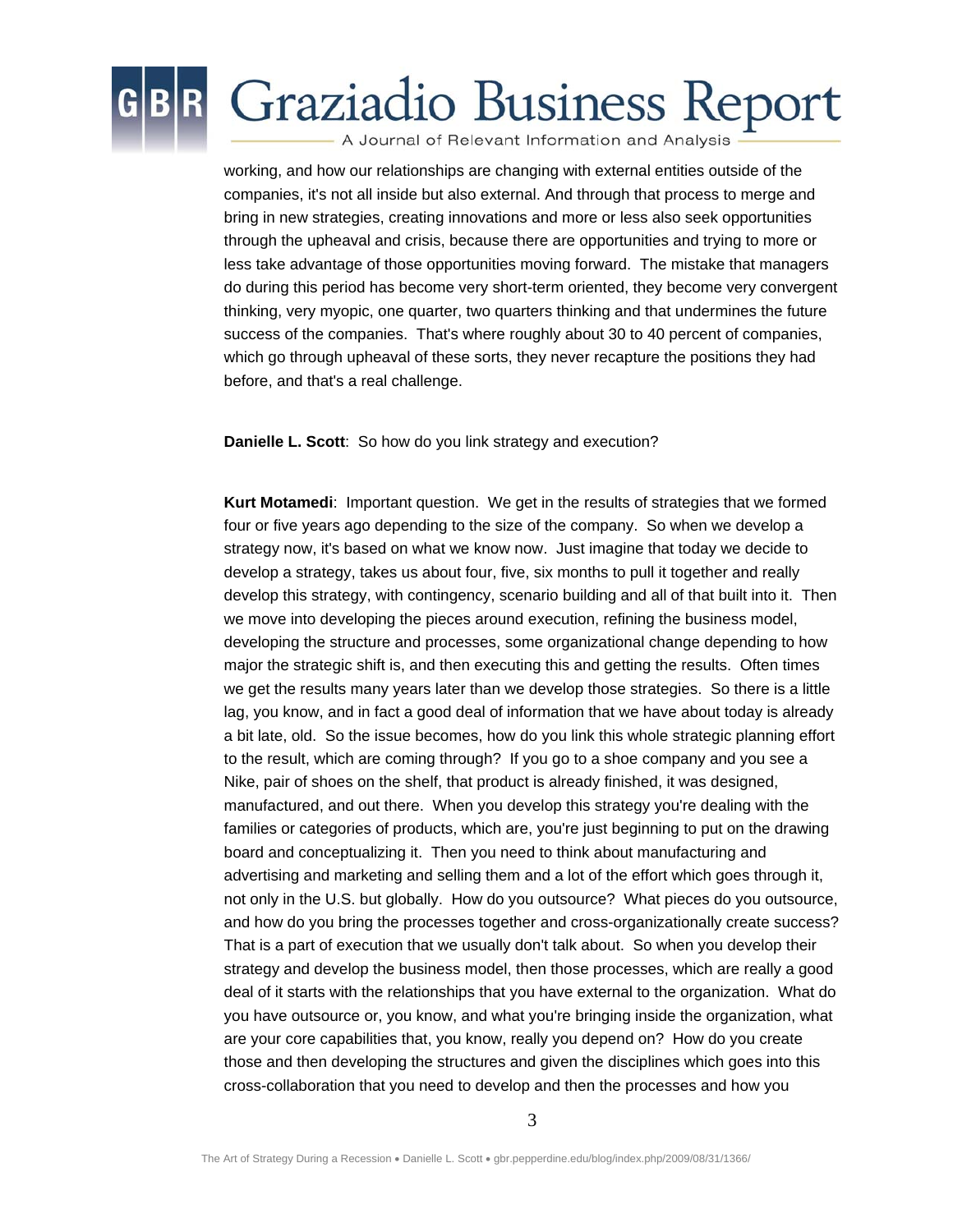

# **Graziadio Business Report**

A Journal of Relevant Information and Analysis

monitor the processes in moving forward. Tied to this is the whole notion of performance management. How do you plan performance, not only individual performance but organizational performance, divisional performance, team performance, then individual performance and how the rewards system follows the performance planning and how do you really engage the system, both in terms of intrinsic reward, the joy that people get in working on projects as well as the extrinsic and money and promotions and other kinds of things which goes into creating the reward system. Now this is just a piece around execution but there is an issue around controls and improvisation and change, which is also part of execution and that's what makes it really interesting in terms of what sorts of controls you have. Culture from execution perspective is a control mechanism, it really- when you have a robust, self-enlightened, intellectually honest culture, the execution takes a different color, different flavor then when you have a culture which tends to be Machiavellian, and dishonest, and intellectual honesty gets compromised in the process. So those all subtleties built into the execution. In fact, I used to teach a course on execution and one of the premises in that course was how well do you execute the formulation of the strategy itself? Who do you put in the room? What values are you bringing in to bear in formulating the strategy itself and then how do you really role that out to the results that we come to? So this lead in lag is really an issue, especially when the environments change. That's why in every execution and every strategic plan you need to put the slack resources, more less protective slack resources for an unanticipated events; the competitors releasing a new product or the environment start collapsing on you <laughs> or other contingency that may develop.

**Danielle L. Scott**: So there always has to be room for innovation?

**Kurt Motamedi**: Innovation is a critical part, innovation and collaboration that's the future and then networking of the human effort. And nowadays we are fortunate to have such a robust technology that you have-- we can have tons of good meetings but, you know, through the technology and you have the emails and whole bunch of videos and all of these artifacts which help come together and discuss issues interactively and create innovation.

**Danielle L. Scott**: How do you see the economy shaping organizations? Are you seeing new types of organizations emerging?

**Kurt Motamedi**: You know this is a really interesting question because we focus so much nowadays on economy, but you really have to expand. Economy is one factor, there's social trends, there are technological trends, there is globalizations, there is a lot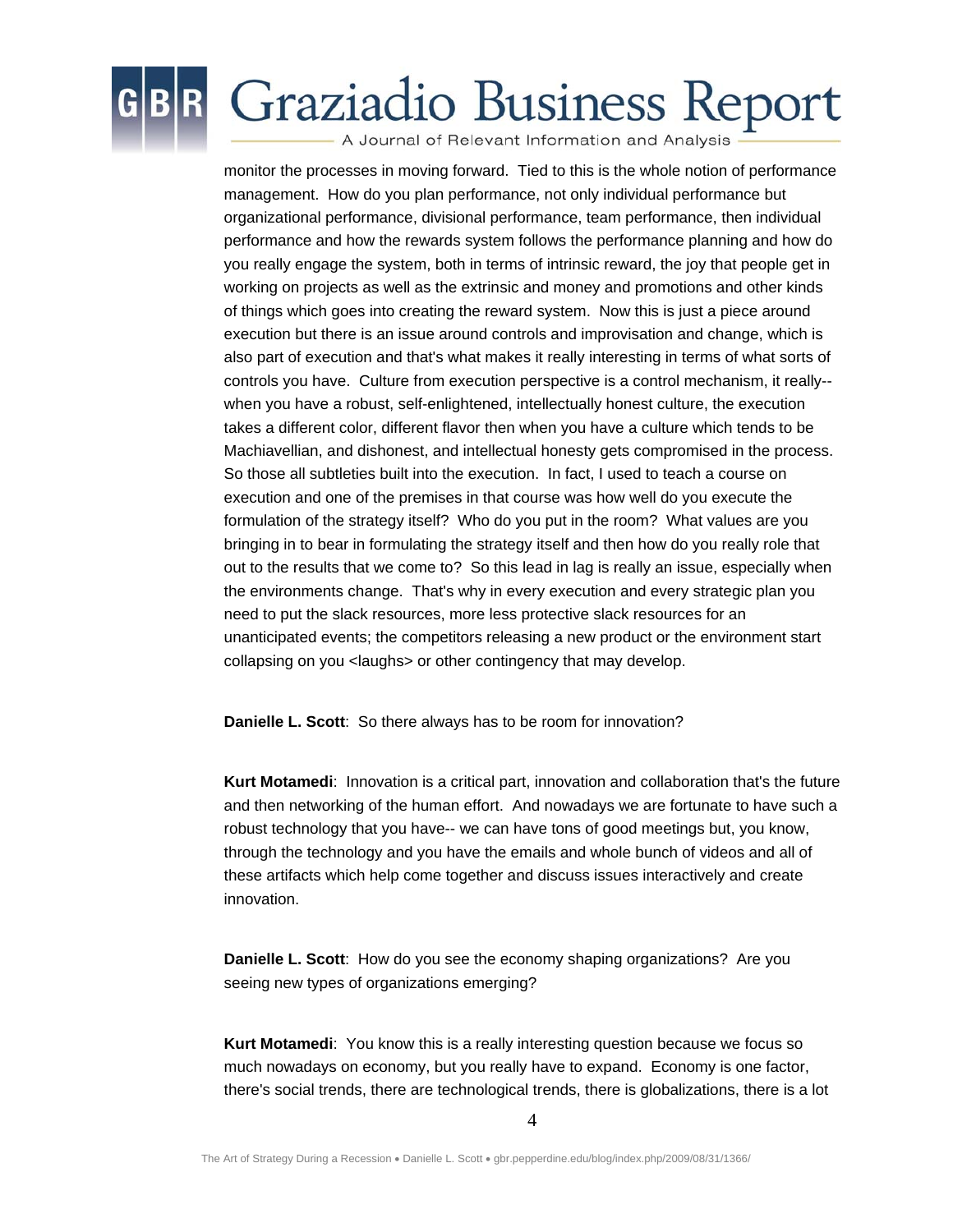

of other things going on besides the economy and combination of all of these factors are shaping the future organizations. And we are finding that designs around transorganizational thinking are becoming more popular. I wrote my first paper in 1984 on trans-organizations and that is, how do you manage cross discipline and cross organization? And that becomes really a critical part of thinking about the future in terms of managing the whole process. We have these changes, these external changes, are so complex from time to time, which takes a lot of sophistication for managers to really decipher the signals and really act on it. And that becomes the future as we go forward.

**Danielle L. Scott**: As a management professor, what advice do you have for managers on rebuilding trust with their employees given, you know, ballooning unemployment, everyone's getting layoffs, there are pay cuts, how do you build trust?

**Kurt Motamedi**: You show me a top down organization, command and control organization and I'll show you an organization where trust is lacking. In fact with my clients and students around an exercise asking, if you are hired by a competitor to move inside another company and bring it down over a period of time and you do nothing illegal, absolutely nothing illegal, what would you do? And they think about it, well, one of the ways to do that is to undermine the trust among the top managers and the organizational members. People don't mind changing, they don't want to be manipulated and changed. So in this situation, the more open the organization is, the more open book management style there is, there is more transparencies and there's sharing of pain and joy within the organization, the better individuals and employees can navigate their own careers within the organizations. And you know this building trust is both ways, one is from an employee perspective is trusting themselves, one of things I usually talk about is nowadays the social contract has changed, we don't have those long-term employments that we used to have, like in old AT&T and so forth. It is really up to an individual to more or less assess their own capabilities and competencies in their professions and improve. And so if the employee is confident and the organization is open, that exchange takes a different flavor to it, in a way of becoming more innovative, more sharing, more accepting, as well as being able to take really calculated risks and create a win culture. Those are some of the pieces that go into creating trust. We have teams, when teams win, the trust among the members increases, when team lose, they mistrust one another. So when you create a winning organization then there is a level of trust is higher, especially going through crisis, because crisis, as I said it, also create opportunities. There are some companies which tend expand and acquire and build up the core competencies even more strongly during the downturn.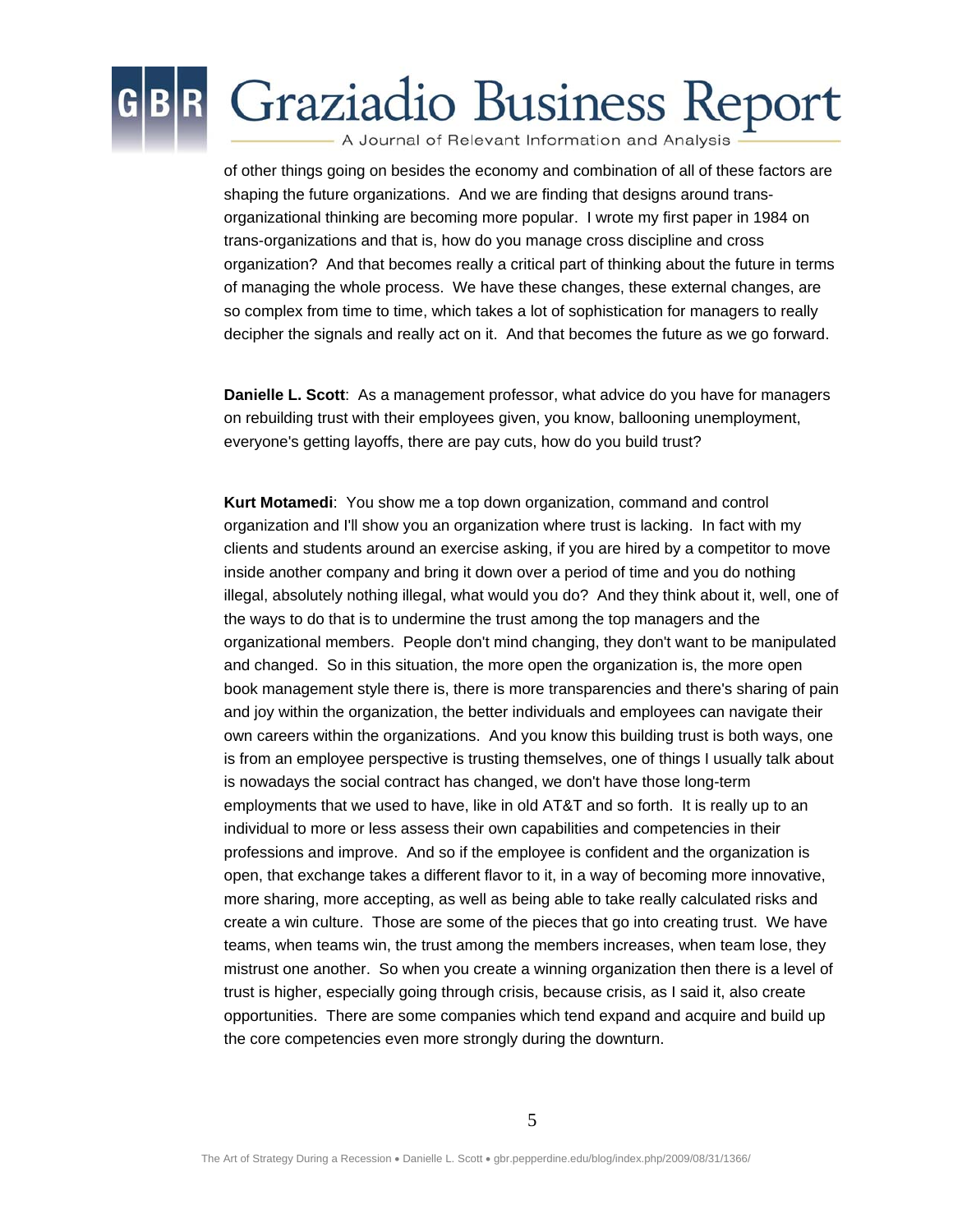

**Danielle L. Scott**: And what about employee performance? If you're going to take raises, promotions off of the table, how do you incentivize employees to work at a high level?

**Kurt Motamedi**: You know it is really-- that's a very good question. And let me put it in perspective in terms of, when you see the top managers or top executives in a company walking away with multi-million dollar packages, severance packages of really unbelievable, it induces a tremendous amount of resentment among the employees, shareholders, customers, and that is being, unfortunately, prevalent in some industries. Hopefully we can do something about it. But sharing, if we keep the employees aware, as well as customers and suppliers and shareholders aware, and transparent in terms of what the company is going through and they can anticipate what some of the changes are, employees are more accepting of the change. Their willing to share jobs, they can cut back on the hours they work, there will be more innovation coming into play in terms of how to deal with the issues of downsizing as well as moving down the scale and really getting ready for the future. Because when you lay off people suddenly, without really articulating or communicating the rational for it, then you have to go higher, you have to take into consideration the reputation of the firm, how long does it take to train the new employees? And then considering the lost opportunities that the current employees can provide when the system or when the environment improves and you can move forward. So the trust building is sharing, collaboration, and really being empathetic and being really concerned about the people that work for you.

**Danielle L. Scott**: You've done a lot of research around management styles, particularly the negative impact of neurotic managers. Can you elaborate on what kinds of management styles you consider negative and how they affect organizations?

**Kurt Motamedi**: You know this been a-- that was a fun research I did in terms of neurotic styles of management <laughs> and I've gotten a lot of emails and correspondents on this topic. You know one of the problems in some organizations that I see is this dysfunctional style of management and not very many people talk about it. In my own working with clients I found out that I have to really confront the clients in terms of their styles. Some are explosive; they go off the handle and really start to be very emotional about little things you know. And others tend to be more narcissistic, some are impulsive, you know, like we have every day there is a new plan, a new vision, so it really impacts the organization. And what happens is, this style when sustained over a period of time impacts the culture and all employees and management as a whole start calibrating their behavior around the central figures who tend to be fairly, sometimes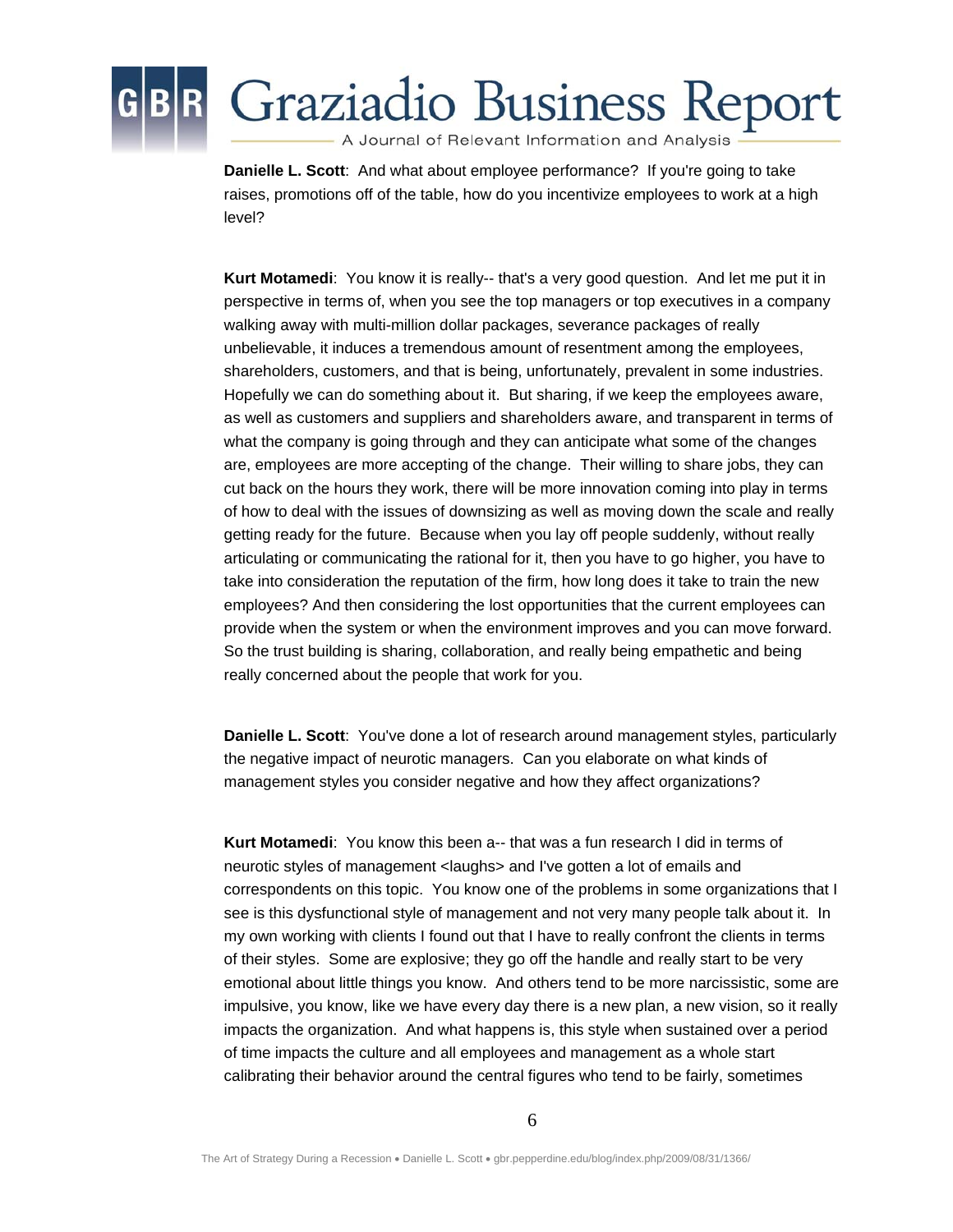

## **Graziadio Business Report**

A Journal of Relevant Information and Analysis

egotistical and arrogant, and others are reflecting and that creates problems. I remember I had a conversation a few months ago, a Senior Vice President of HR coming to see me with one of the other VP's to do team building for this organization. And when I probed to find out what the problem is both of them basically said the CEO, his style is impossible. He's very arrogant, and we start most of the meetings talking about his cars, Ferraris and Bentley, and other things. And imagine you're in a downsize, right, we're cutting employees and we're talking about these luxurious items and we need to do something about it so my question was that, if the problem is with the CEO start, what do we need to build a team effort around? So why don't-- have you thought of more or less giving him some feedback? Was surrounded by blank faces, "No this is not a person you give feedback to." Well you see that problems, that's real problem, and that, you know, perpetrates throughout the organization and effectiveness. And under those circumstances the board, if it's not cooked up by the CEO, has to confront the CEO in terms of what, you know, you're style is really a problem. In fact, you know, one of the most, or probably one of the most famous CEOs of the companies he had a very bad reputation because of his egotistical, arrogant style. And my guess with this person is he's written a number of books and he's everywhere now he's left the company now. The board pulled him aside and sent him to a training session and gave him a couple of consultants to work with him in changing his style and he improved his image. Still there are some nuances of the narcissistic, arrogant behavior in there, but those styles are really counter to strategic planning. You can't really develop a strategic-- robust strategic plans, when the CEO and key players that tend to be so rigid around their style and their communication is not quite open and innovative.

**Danielle L. Scott**: You've written that there seems to be a shift going on from economic opportunism toward so-called social enlightenment. Can you tell us more about that and explain those terms for us?

**Kurt Motamedi**: Yeah I was working on Kurt Lewin and I realized that a lot of his work is being misused. Let me give you two scenarios, one scenario is absolute self-interest, which a lot of our economic models are built around. And in every activity or any opportunities, individual asks, "What's in it for me?" Right, if there's not much in it for me I have to really do an assessment of, you know, return on risk and cost and all of those things-- I'm not going to get involved. The other extreme is this social welfare model that subordinates self-interest to the good of the community and then eventually the selfinterest is tucked underneath of the social welfare. But both of them are self-defeating, especially in organizations. Both models are self-destruct. Look at this, absolute selfinterest, what that means is, I mean, I will not invest in anything that doesn't have a return for me. So when I turn 75-years-old I know my life expectancy is relatively short now I